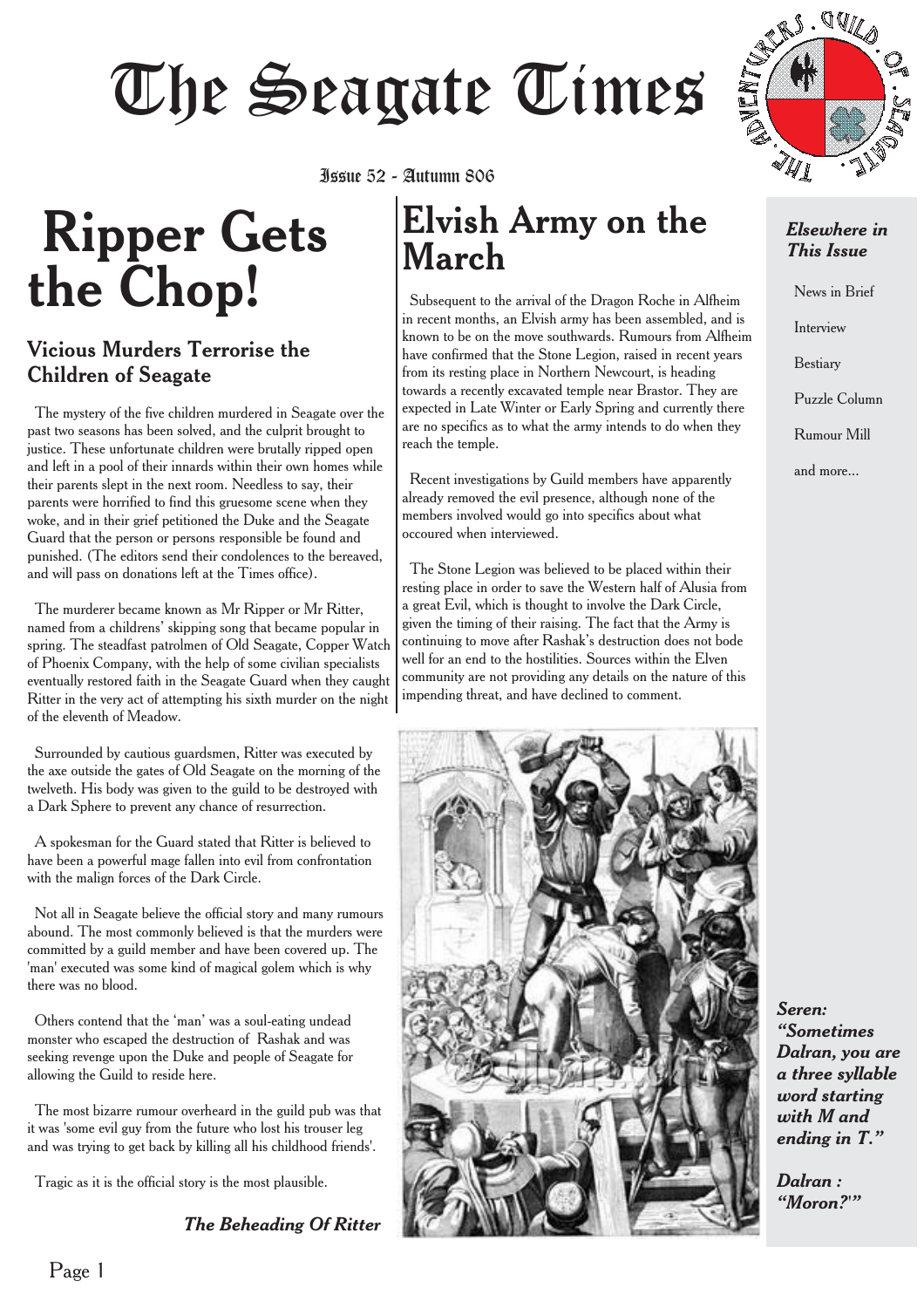*Neroli (after a beautiful Naked Woman appears, to a goose):*

*"Whats that for?"*

#### *Neroli (to the same goose):*

*"So you're going to kick the Equine Prince? Oh I am? Ok."*

# **News in Brief**

Michaelmas Spirit

It appears the Michaelmas spirit has been displayed in towns in the Baronies. In Newcastle each member of the town was given a Gold Shilling on midsummernights eve which was deposited on the hearth in the dead of night. A similar event also ocurred in Seagate with 500 people receiving a shilling. The selected 500 came from all backgrounds and seemed to be mostly poor, widows, and orphans, although a number of artisans were also lucky recipients.

Currently the benefactor remains unknown but coins have been checked and proved to be both real and non-magical. Witnesses claim to have seen varying figures depositing the gifts and liquor has made most witnesses unreliable.

Jon Cooper (36) was interviewed by the Times and had this to say "It was nine feet tall with huge fangs but it told me to take the shilling and sober up. I ain't never touching a drop again as long as I live"

Lily Rose (8) said she saw a lady who looked like her mum deliver the coin.

## Sanctuary Rat Cult Exterminated

A cult of Rat worshippers was wiped out in Sanctuary City. People say it was the mages that did it, and the Mages Guild faction are now in control of the Stone of the Elements, giving them great power over learning of colleged magics.

In further news from the Thieves' City, Prince Kadakithis of Sanctuary is rumoured to be hunting for the cultists said

## **Why the Rat God Cult?**



to have caused many hundreds of young children to become sick in Sanctuary City on the Day of the Dead the 3rd of Heat 806. Some people say that a guild party was in town at the time, but this is unconfirmed.

However, there are rumours that a large bounty has been placed on the head of one Viola (a guild member).

## Terranova Travel Warning

A recent excursion to northern Terranova returned with their shaped items infested with Mana Worms. The worms will slowly consume the mana from magic items rendering them mundane. They are immune to most forms of magical damage and are almost impossible to see.

Travellers to the central-west region of northern Terranova are advised to arrange frequent lightning strikes, or immersion in boiling water or fire, to kill off the 'damn mana maggots' before they inflict too much harm on shaped items.

Anyone returning to the guild infected with these worms will be hunted down by a mob of torch and lightning rod wielding adventurers.

## Scavenger Hunt Successful

A team of Seagate Adventurers were successful in obtaining the ingredients required for Angus McBright to construct his Masterwork Device for containing and destroying Undead.

The required ingredients were mostly magical, unique and both difficult and dangerous to obtain, and often all of the above. The list included such bizarre items as the egg of the Calinogan bird, the willingly given eye of a demon, a titanic harp string, a tea leaf from the inside of Nihalong's jade teapot, and a live Walvo beast. The hunt for these materials

took the party all over Alusia from as far west as Destiny to as far East as Arabie. One party member was quoted as saying "It's true what they say in the recruiting posters - 'Join the Guild and see the world'. We certainly have." However, when asked how the device worked, none of them had the slightest idea.

## Strange Sailings

A huge junk with six masts named the 'Blue Wind' has been moored in Seagate and was also seen of the coast of Ranke. Seagate merchants said that they spotted Titans on board the vessel.

Two fleets of ships have been seen off the coast of Ranke. One is believed to be the "Black Fleet" from Coulder City in the Duchy of Brandenburg a well known pirate fleet, and the other merchants from Seagate said was of Elven make. The same merchants reported that both fleets seemed to be looking for ships from Destiny.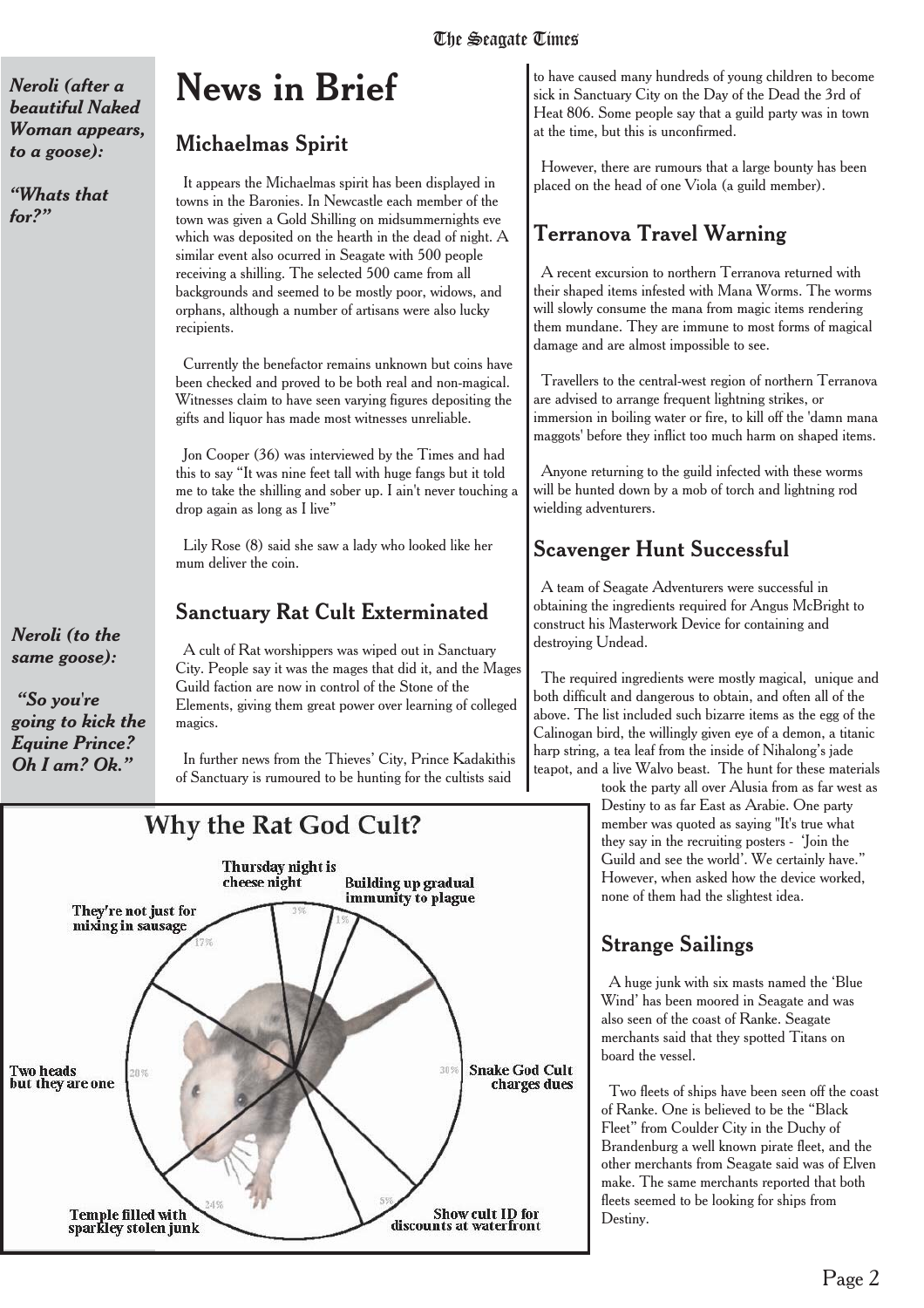#### Blessings for All!

The Brothers of St Gregory, having heard of the valiant and heroic deeds of many guild adventurers of late, have taken it upon themselves to bless all departing from the guild. Father Carlson said "We, the Brothers of St Gregory, are a pacifistic order. We

feel our worth can be shown by providing aid to those who go and battle evil where ever it may dwell".

The brothers have been pronouncing blessings on passers-by, the stones and anything else not particularly fast. Guild security has divinated many of the 'blessed' objects and have detected no adverse or harmful effects resulting from this. However they urge 'certain' guild members to be careful.

#### Raids Reported

Farmers have complained about large numbers of Goblins and Orcs raiding into the southern middle area of the Duchy of Aquila from the northeastern end of the Pagan Mountains.

The small Kingdom of Glissom, which is north west of the Duchy of Brandenburg, has complained to the Duke of Brandenburg about forces raiding into the Kingdom from Barony of Erewhon.

#### Dark Circle Held Back

Following the death of their leader, Rashak, the forces of the Dark Circle have been being pushed back on all fronts by the decisive and careful advances by the Alliance troops. During the summer the Salient to our North was split into manageable chunks by the Second Army with only a few pockets of undead holding to locations where the malign effects of the Dark Circle remain. These, along with the troops that they shelter, are being carefully and systematically destroyed, a task made easier by their apparent abandonment by their leaders and most of their humanoid allies. Sister Grace, the Abbess of Montbelliard, has displayed a careful and thorough approach to the dealing with the Undead foes using a range of consecrations and blessings and such tactical innovations as recognising the worth of troops other than heavy cavalry.

Similar disarray has smoothed the path of the forces protecting Carzala as they have moved back across the Sweet Riding to retake the territory lost during the winter. Much of the lesser Undead encountered appeared completely without guidance and where the Dark Circle is still in evidence it's effects also seem to be diminished. While the majority of Brastor is still considered to be in the hands of the enemy, this largely consists of mobs of Zombies and scattered units of humanoids. However, the Alliance forces are already making preparations for the coming winter and have concentrated on digging in and ensuring that west of the Champion River there are no "nasty surprises" left by the enemy as they fell back.

While the armies that Rashak led are outwardly disorganised and many of their more terrible elements appear to have withdrawn deep into the Circle, the threat is far from passed. Masada is still a shadow over every living thing on Alusia.

Scattered Undead and humanoids continue to emerge from the wilds to kill and loot, and Rashak's lieutenants, especially Prince Orion, are powerful entities in their own right.

However, the Western Kingdom has shown the commitment necessary to engage this threat and the commanders of Alliance forces have started to adapt their strategies to meet those of their sleepless, remorseless adversaries. Thanks to the Guild's assistance with some of the more esoteric problems, the War against Masada may have turned the corner.

Guild Adventures have helped defend Regar's Keep in the south of Carzala from attacks from undead and Orc troops last session. They report that while the undead presense is not going away any time soon, the defeat of Rashak has made their job much easier.

#### News in from the East

Rumour has it that Blackcon and Jackrock have escaped capture in Lunar City with the assistance of Blood Mages from Tycho City.

Adventures from TAC helped save some of the tribes from the Sea of Grass, from an undead plague that was understood to be sent by Rashak's forces as retribution for their lack of support.

## Dark Prophecy

This poem was recently received on the 5th of Meadow by a woman who left it at the Guild and then departed quickly before she could be questioned.

*Stillness. A solitude in calm, cool embalming darkness. All around, a host of red eyed warriors pepper the air, Darkness falling on the nearby dark-liveried battalions.*

*All is calm. Silence is disturbed; a life fails Prey to the night wardens swooping down, Gracefully arcing; with blood red razor sharp claws.*

*I am alone for now. Alone in this sea of tranquillity. At one with the rich evil and pain. She guards and keeps me in agony.*

*The vicious, hard and needle sharp cushion of blades surround Slaying my world-weary frame as I am enveloped with the wrath of the greater Terror I had calmed.*

*The sharp prick of that Guild has won this battle My Daughters will avenge me upon the "Alliance", Then will darkness cover the world*

*I will return when the Line of the West Weds the lady of the East And the child takes its first breath.*

While it seems likely that the poem refers to the return of Rashak, we have been advised by Guild Security that, considering the nature and thoroughness of her demise, this isxceeedingly unlikely. "Her very soul was destroyed," one said, "There is no known way to undo that."

*Human (after resisting a Blackfire):*

*"Again! Again! Alright!"*

*Mira:*

*"So that's what a Whitefire looks like!"*





*"It's not a dog!"*

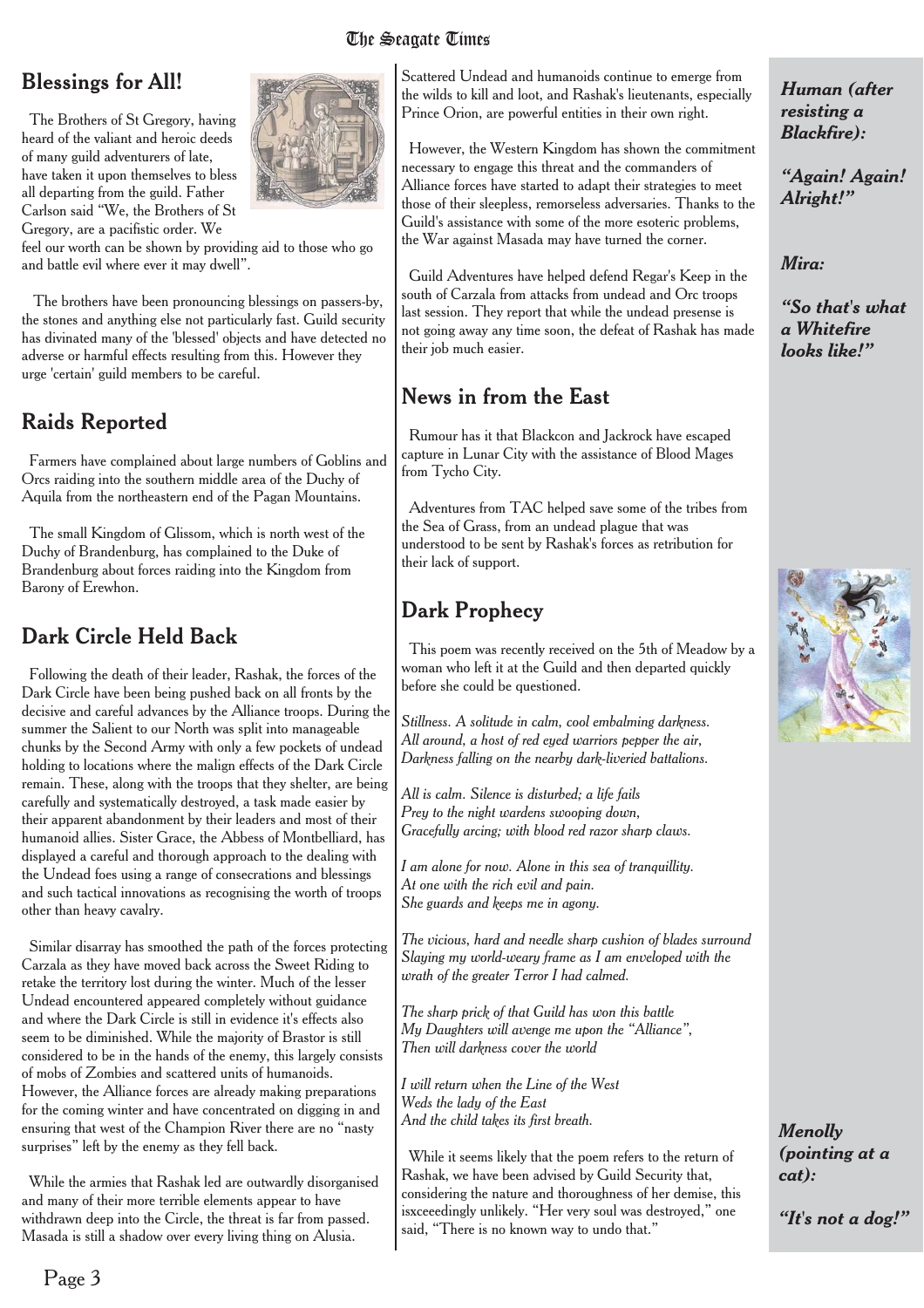*Gerard to Brigetta: "Rumour has it that you're a bard"*

*Stardreamer : "Not like Robert, who is barred... from many pubs".*

*Brigetta: "It's bouillabaisse for dinner."*

*Gerald: "I hope that's not fish."*

#### *Stardreamer (of a bird):*

*"It's got feather armour!"*

# Who is **Englaton?**

We were priviledged to interview one of the Guild's most famous members this season. From the stories that we'd heard we'd come to expect to meet someone almost godlike, and were surprised to meet an ordinary-looking human. Engalton looks older than most other human male adventurers, being in his late forties. He has a weathered face with hardened skin, dark hair, and a beard, which are all well kept. Engalton has a clear smile, which is seldom seen, and he is always dressed in fine clothing.

*When did you join the Seagate adventurers Guild?* 3rd Heat 790 WK.

*I understand you are a Namer, what would you consider you have specialised in?* Organisation of small groups resources, protective magics and counterspells.

*What other areas/spell/weapons do you specialise in?* Organisation of small groups and healing magic.

*We're told you are also a Grey Mage. What is a Grey Mage?* A Grey Mage is someone that has specialised in the general magics of the branch not just the college.

*What do you do whilst not adventuring - any hobbies?* I am an active community member in New Haven and Seagate, and I am studying Shaping Magic. I am often researching and questing for knowledge of healing magic.

*Please describe a highlight of your career so far.* You may remember, a few years ago a red moon dominated the skies of Alusia. I was involved in defeating a powerful group of enemies who were attempting to destroy the Lunar Empire while under the red moon.

*You are known for being the leader of the Engalgoons. Could you please tell us how the Engalgoons came to be?* The Engalgoons came about as a group because working together came naturally to us. As a leader I do not leave things to chance. I like to have things well organised. I am willing to commit to attacking what others consider hard opponents but I do try to have both an attack and exit plan. I do not sacrifice any single member without a clear gain for the group and I try to have my eye on the larger picture. Being a highly ranked Healer and having the power over life and death is helpful.

#### *If you were looking for another Engalgoon, what qualities would you be looking for?*

Someone that has a can do attitude. Some Guild adventurers seems to limit themselves, so we are looking for a medium skilled warrior who is able to fight and is not a doom-sayer.

*Which places would you recommend visiting, and conversely, any places you would recommend avoiding.*

Tycho City is great with huge amounts of activity and food from many nations. The Chaos Realm and Plane of Brass are not good place to go to.



*Why are you still an adventurer and Guild member?* It seems that the dangers to the Guild and the people of Seagate are not only Rashak and the Dark Circle, but also the growing influence of worshipers of Demons sheltering within the guild. We have members 'Pacted to Demons' who are interested in sacrifices of innocent children. The guild standards are non-existent. We are turning into a clearinghouse for spies, thieves, assassins and cultists.

*Anything else you want to say to the guild populace?* The guild celebrates stupidest adventurer. Remarkable. People relish the fact that they are nominated for this. Again I find this remarkable. Celebrating our victories in their many forms should be the norm not celebrating the fools.

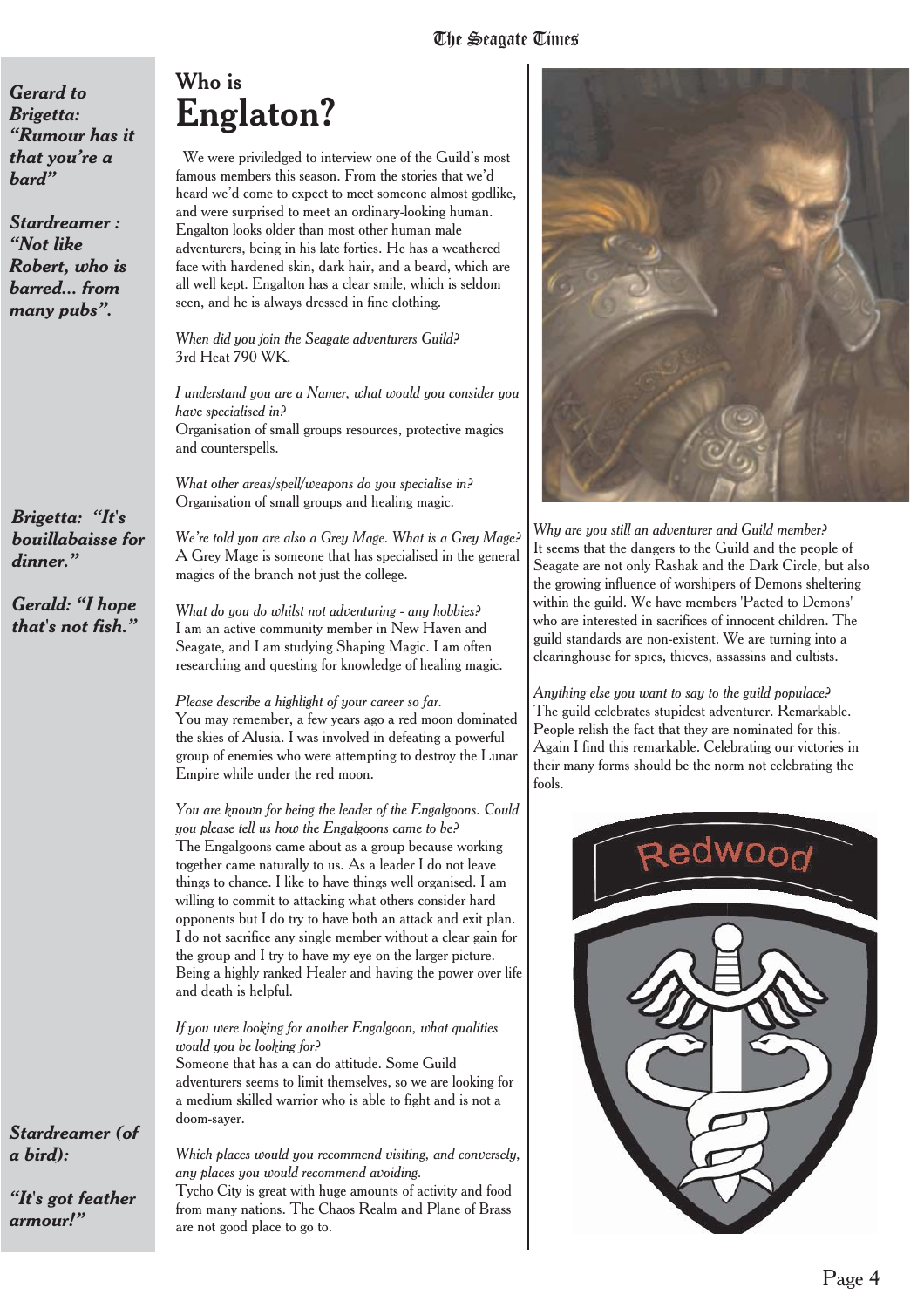Capable of so much more, most guild members just seem happy with simple employment. Seldom do guild members work for the betterment of the communities that they live in and/or come from. A paying employer is the norm, which has shaped us into a mercenary band, reducing adventurers to simple strongmen for most employers. Guild members have lost the skills of adventurers to quest for anything other than a good quality inn to stay in for the night.

# **The Adventurer's Guide**

#### **Tips for success**

Do use sphere of silence to protect the party from sonic attacks. Just don't tell any native guides. It just confuses them.

Actually, avoid the use of magics in front of peasants of any kind. It confuses them.

If you're going to tie up an adventurer and put her in a strainer above a giant tea-pot, don't leave her with a knife.

If you ever encounter a monster with the power to reflect the hurt you're giving it back at you... Grapple it, tie it up, and shoot it from a distance.

If you ever get the opportunity to test a weapon of mass destruction... Make sure you can run away... FAST!

If it's big, ugly, and evil, but can't fly... Then it's time to shoot it from a great height.

If it's big, ugly, and terminaly stupid... The best way to get what you want is generally to take advantage of that stupidity.

When you're working with elementals (and golems... and familiars) always remember to instruct them carefully. They have a tendency to be very literal minded.

Both elementals and golems are expendable, and therefore make great trap and ward clearers. However, it pays to make sure they have cleared the way thoroughly before venturing into the danger zone.

Oh, and especially for a certain Water Mage... Never, ever forget to check for traps, especially when you're in what amounts to a Thieves' Guild Headquarters.

Messing with portals is a bad thing... Partially activating one can get you stuck in all kinds of limbo. If this does happen, it's handy to have items that exist across planar boundaries. They're good for fishing you back into the real world.

Remember, getting pacted to Demons is a bad thing. It seems to have the inevitable result of getting you into trouble is so many places it's no longer a joke. Don't do it!

Never under-estimate the stupidity of your fellow guild members, (especially if that guild member's name begins with "G" and ends in "K").

## Wanted: One Consort

A consort is required to assist in ruling a kingdom. Applicants must be Elvan and Female.



Interested parties should speak to Dramus after the Guild Meeting.

#### Permanent **Disguises**

Permanent Illusory Disguise available. Able to correctchange one of gender or race. **Discounts** available to prospective consorts.



Place name and bid in third rock from left behind Illusionist College and you will be contacted.

For permanent full body sculpting (gender, race, aurareconstruction), leave your name and a non-refundable deposit of 20 guineas with the goldfish receptionist in the Illusionist College. You will be placed in a priority queue.

## Wanted: Books, Tomes, Scrolls etc

All the Books, Tomes, Tales and Scrolls you bring back from adventure. Present yourself and your goods to Ga'Fenton at the New Seagate Gabrielite townhouse. Good and fair prices paid with

bonuses paid due to age and rarity.



#### Feeling Lucky?

I never am. Bad things always happen to me. But they need not happen to you. I can give you a good Greater Enchantment for a small fee.

Contact Lucius at the guild.

#### Kittens Kittens Kittens

Free to a good home.

See Basalic or Flamis after the meeting, or at their farm.



*Altshome (employer): "Yes. Make money."*

*Dirk: "No altar... someone made alterations."*



*Dirk to a female orc: "I'm up all the time."*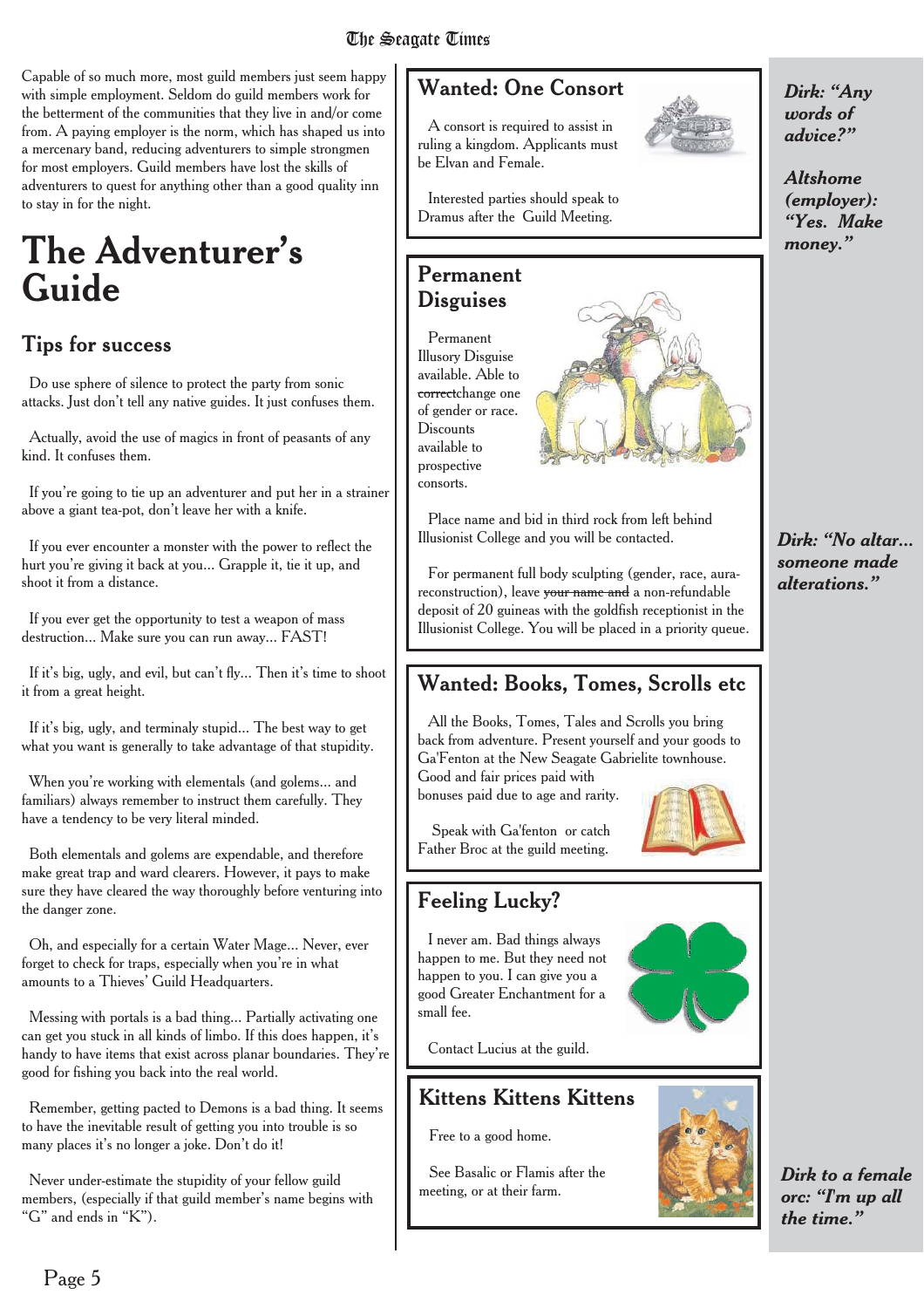*Robert asking a question to a dead chaos rat: "Can we come back and ask you another 78 questions?"*

*Chaos rat: "NO!!"*

#### *Thaeuss: "Does Innocence work on a ship?"*

*Dirk: "Get up man, you're not following Party Leader Orders."*

*(Not realising that the reason Robert was on the floor was because he was unconscious.)*

# **Starflower's Bestiary**

#### A Trample of Trolls

Having heard of how a pair of guild members entertained themselves convincing a gang of young trolls to give them the precious jewel required for their "glorified scavenger hunt" one feels obliged to elucidate upon the species.

Trolls are big, ugly, and incredibly stupid. Trolls average as big as the larger species of giants, such as Cloud and Storm giants, and are perfectly capable of stomping on and trampling human-sized opposition. They are remarkably unappealing, certainly ugly enough to make hardened adventurers quail in fear. They are apelike in form, muscular and long-limbed, but often completely hairless. Their skin is horny, thick and usually a bilious shade of green, though specimens have been sighted with a greyish or brownish integument.

Trolls are considered barely sentient, and rarely use any weapons at all, perfering to rend and bite with bare claws and teeth. They can be stronger than an adventurer pumped up on strength potions - and unless you are pumped up on strength potions you do not want to wrestle a troll. Some trolls like to use simple weapons like clubs and rocks, but rarely acquire much skill with them. They do seem to enjoy rock-throwing and it may be something of a sport with them. Magic-using trolls are thankfully almost unheard of. One shudders to imagine a troll fire mage.

Typically, trolls are found far from civilisation, in barren mountainous areas, lairing in caverns or ruins. Some make their homes deep in swamps, making their homes in ruins or in crude structures. Rarrely do they live near the homes of other species, mainly because their taste for sentient flesh extends not just to human, but to orc, ogre and dwarf if they can get it. This does not make trolls popular with their neighbours. However, the occasional lone troll will make its den in cave or under a bridge nearer to habitations, and procede to prey on villagers and passersby.

One curious fact the aforesaid party did manage to establish was that trolls apparently cannot count. They were able to illusion a party member as a young troll and infiltrate the group fairly easily - the party member in question being a Bard, and therefore able to speak the troll language. They also learned that young trolls do not like fresh meat, preferring it almost rotten. It is said that trolls prefer human flesh above all else, but this experiment the party did not attempt. They did learn that the young trolls were very much afraid of the head male of the troll tribe, suggesting some sort of tribal pecking order. It was also evident that the trolls did have some basic strategy for the defence of their lair, mostly involving long and convoluted passages able to be largely blocked by adult trolls.

Of course, the most significnt feature of the troll species is the ability to regenerate damage. This process is slow, but certain. Even pieces of troll will eventually grow back into whole trolls - which may account for their difficulty with enumeration. Damage from fire cannot be regenerated however, so the prudent adventurer will make sure that troll

bodies and any pieces of troll are thoroughly burned. It would not hurt to hose the battlefield with area effect fire spells, just to be certain that nothing was missed.

Trolls do not actually fear fire. Instead they loathe and hate it, and will instinctively attack any who bring fire with them. They have



learned that some people can summon fire from nowhere and they will charge those persons first. So although a fire mage is a valuable asset in a battle against trolls, it would make sense to arrange things so that the fire mage can blast the trolls, but the trolls cannot get at the fire mage. Attacking from above would be an option, possibly from the air, or by making your own entrance into the roof of the lair. Just watch out for flying rocks.

There is no point in planning to take on trolls without access to fire. Take a fire mage if one is available, if not a selection of fire college invested items such as the everpopular Weapon of Flames. Failing that, alchemical fire would be helpful. One could use burning torches and oil, but it would be unwise to rely entirely on mundane fire sources. In any case, it is wisest to take down as many as possible at range, avoiding melee combat if at all feasible. In fact, if you can possibly get what you came for without actually fighting the trolls... Then go for that option. It will hurt a whole lot less.

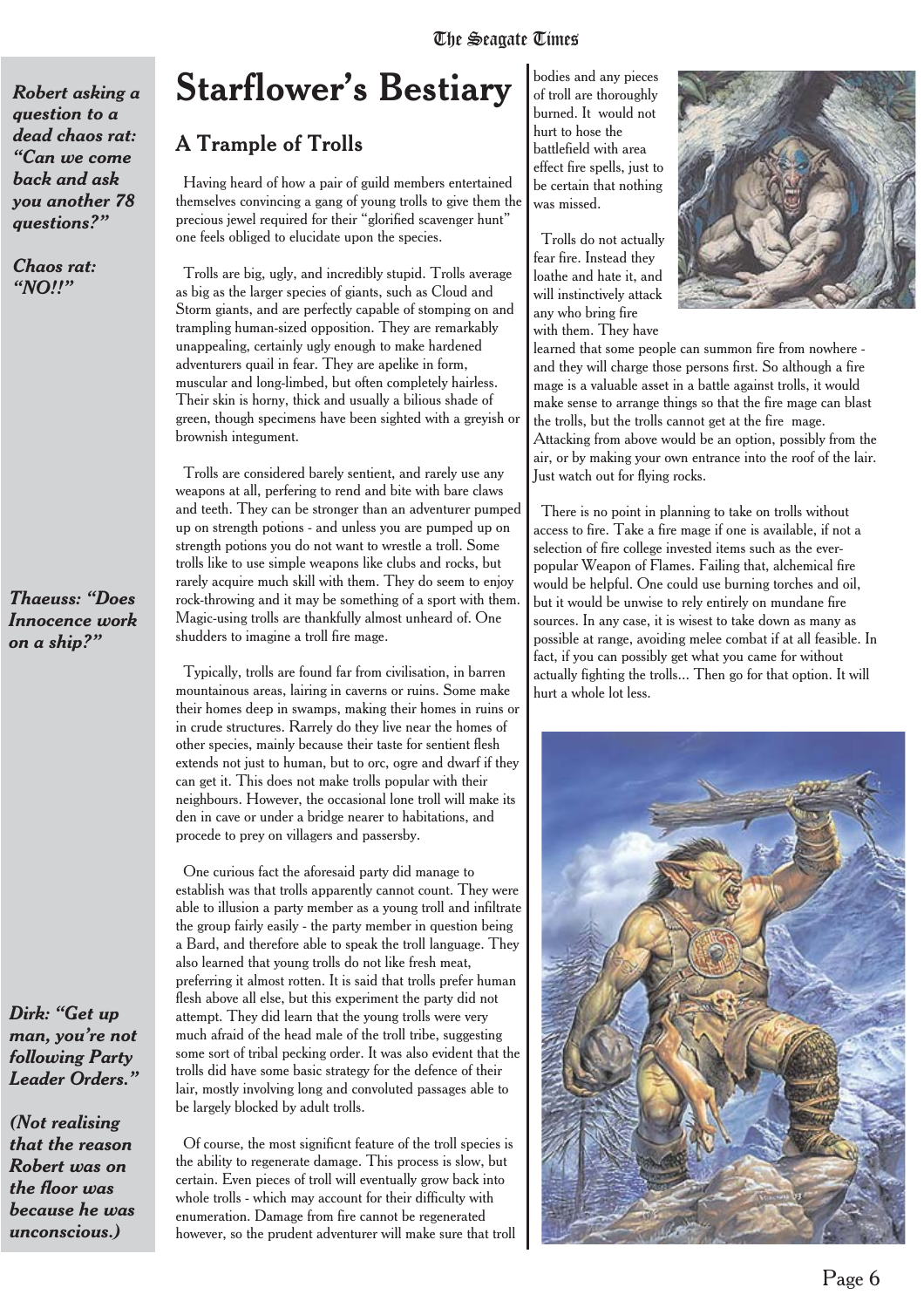# **The Puzzle Column**

## Davy Joneses' Lockers

The reefs north of Pasifika have long been infested with Sahuagin and plagued by pirates. Many ships have fallen there, and a party of adventurers who call themselves the Davy Joneses specialise in retrieving treasure from their sunken hulls. Last year they looted five ships. Can you determine the name of each ship, the year it went down, the cause, and how many chests of coin the Joneses retrieved from each wreck?

- The Grey Gryphon, which sank after a pyromaniac pirate burned her with fire, gave up fewer chests of coin than the vessel which went down in 648.
- The Duke of Ranke, from which the Joneses managed to salvage six chests of copper coin, sank in an eariler century than the ship from which they looted five chests. The ship from which they got five chests and the one which sank after being rammed by a pirate were both named after women.
- The Joneses took eight chests from the ship which sank most recently; this was not the Marie MacDonald, which was not the ship whose drunken Captain managed to hit the reef.
- The ship from which the Joneses looted three chests was not the oldest of the five.
- The Luckstone sank like a stone in 726.
- The Joneses only got a single chest from the vessel which sunk after being holed by Sahuagin, but it was full of truesilver.

Ships: Duke of Ranke, Grey Gryphon. Lady Ida, Luckstone, Marie Macdonald. Years: 568, 618, 634, 648, 726 Cause: Fire, Hit reef, Holed, Rammed, Storm Chests looted: 1, 3, 5, 6, 8



## Riddles

What begins with T, ends with T, and has T in it?

A word I know, six letters it contains. Subtract just one, and twelve is what remains.

The more you take, the more you leave behind. What are they?

I'm neither here nor there, an in-between plane. Bend backwards under bars, an exotic dance game.

The more I am, the less you see Strange result - What can I be?

# Get the Power of Fire and Light!

Fire College Invested Items: Dragonflames Rk 10 Weapon of Flames Rk 10 Also Rank 8 Weaponry.

Now with added Radiance for Positive effect on Dark Creatures.

Prices negotiable. Contact Flamis at the Guild.



"ACTUALLY, I WAS A THIEF, UNTIL I MADE A WISH FOR A MILLION BUCKS."

#### What's Hot

Wall Spells

TK Rage Investeds

Iceburgs

Air-surfing feather-falled Werewolf/Fae/Elf Necromancers

Black Fire

Cute Cats

Giant teapots

Golems

Magic staves that enhance your spell-casting

Father Rowan's Hellfire



*Guide: "You don't have Princess Isil'Eth here. What are you going to do for two hours?"*

*Aqualina and Brigetta together: "Shopping?"*

#### What's Not

Lycanthropy Curses Lycanthropy Backfires Fleas

Magic Munching Mana Maggots

White Fire

Feline Minions

Giant teapots after adventurers have visited

Being a golem

Magic staves that enhance your vulnerability

Father Rowan's sermons



*Aqualina - "Are they having a religious argument?"*

*Stardreamer - "No. They're having a religious agreement."*